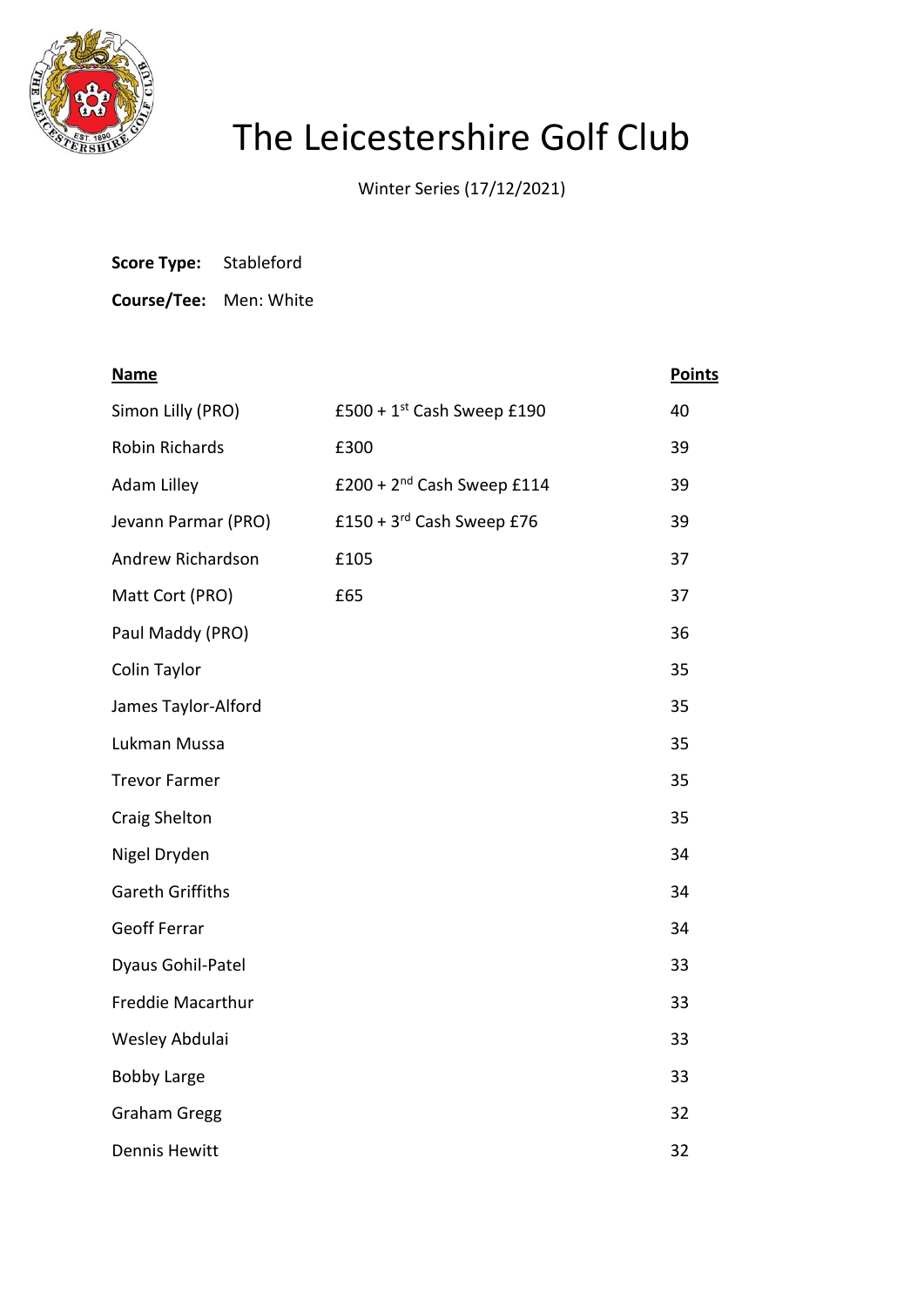| Dan Barber                | 31 |
|---------------------------|----|
| Darren Simpson            | 31 |
| <b>Adam Sherlock</b>      | 30 |
| Michael Heatherley        | 30 |
| <b>Richard Wale</b>       | 30 |
| Louis Ferrar              | 30 |
| Alan Maddy                | 30 |
| lan Vernon                | 29 |
| <b>Charlie Higgins</b>    | 29 |
| James Bustin              | 29 |
| Alan Fletcher             | 29 |
| Shaun Vey                 | 29 |
| Alex Wilcockson           | 29 |
| Allan Young               | 29 |
| Neville Green             | 29 |
| lan Ferguson              | 28 |
| <b>Mark Davis</b>         | 28 |
| Ray White                 | 28 |
| <b>Ricky Sanders</b>      | 28 |
| Peter Hartley             | 27 |
| <b>Ashley Cooper</b>      | 27 |
| Mark Rashley              | 27 |
| David Green               | 27 |
| Mike Brenchley            | 27 |
| <b>Brian Williams</b>     | 27 |
| Paul Osborne              | 27 |
| <b>Anthony Mcconville</b> | 27 |
| <b>Steve Hammond</b>      | 27 |
| Gary Geddis               | 26 |